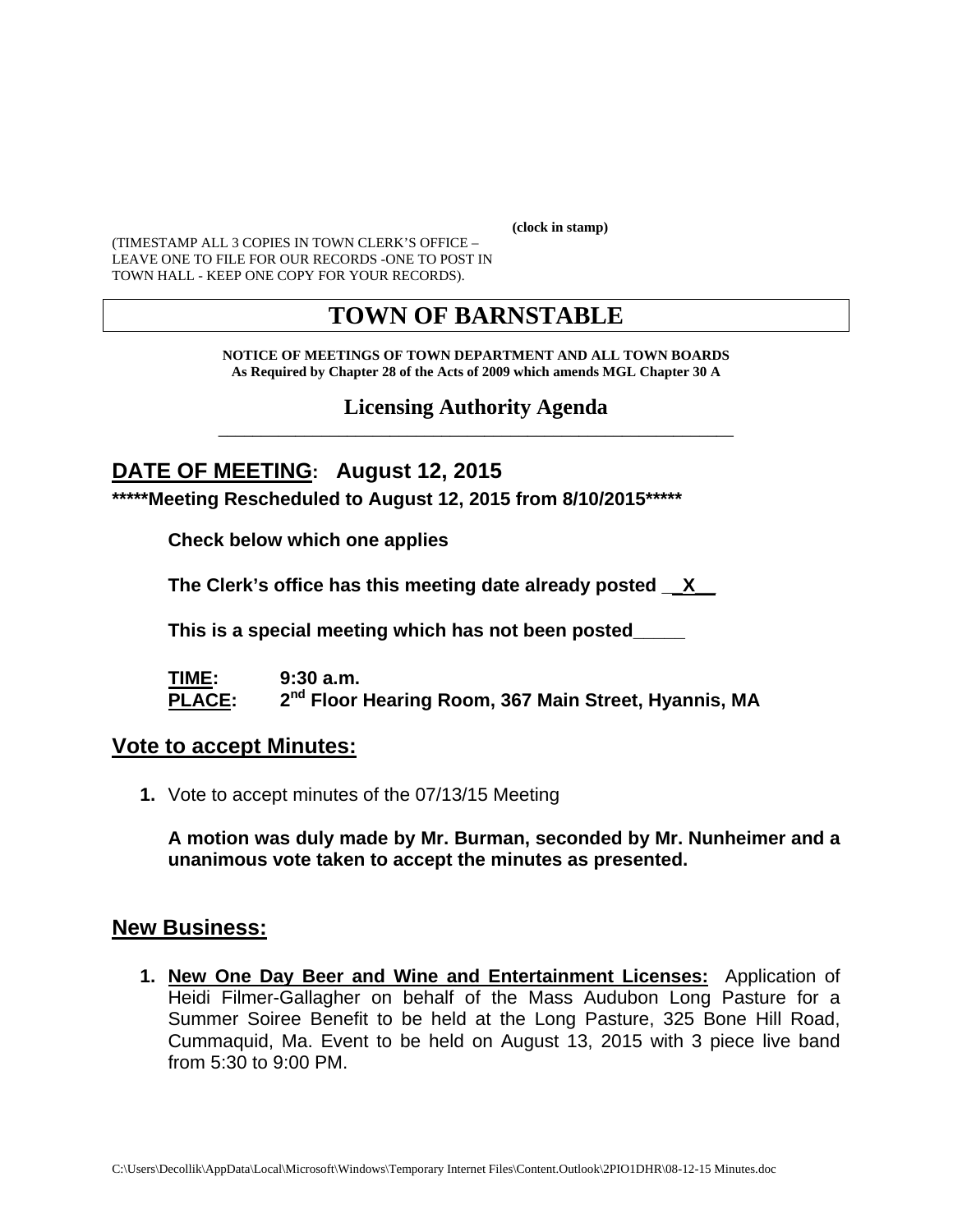*Monica Stacy appeared on behalf of this application. The admission is \$125; this*  is the first time this has been held. Please confirm who will be serving the *alcohol, notify Elizabeth Hartsgrove or Maggie Flynn.*

**A motion was duly made by Mr. Burman, seconded by Mr. Nunheimer and a unanimous vote taken to accept the application as presented.**

**2. New Pedicab Operator Licenses:** Applications for 3 new pedicab drivers; Brian Kilcoyne, Alexandria N. Heusser and Joseph Bowman.

*This appearance is for new drivers being added to the permit. Dan Scandurra, one of the owners appeared. Joe Bowman appeared on behalf of his application; he is a cyclist and has a good driving record. Joseph stated that he intends on working Wednesday through Saturday, usually at night. Mr. Scali stated that it is in the rules that the other two applicants need to appear. Lt. Murphy stated the program has been up and running, no issues have arisen. It is probably been a success to this point. Approve Joseph and then approve the other two once Richard and Elizabeth interview in person.* 

**A motion was duly made by Mr. Burman, seconded by Mr. Nunheimer and a unanimous vote taken to accept the application of Joseph Bowman as presented. Brian Kilcoyne and Alexandria N Heusser must interview with either Richard Scali or Elizabeth Hartsgrove for approval.** 

**3. New One Day Beer and Wine and Entertainment Licenses:** Application of Susan Griffin on behalf of the New England Society for Abandoned Animals for an Under the August Moon fundraiser. Event to be held at The Meetinghouse Farm, 330 Willow Street, West Barnstable on August 29, 2015 from 5:00 to 7:00 PM. Event will also include live entertainment of 2 performers.

*Susan Griffin appeared on behalf of the application. Address correction to Meetinghouse Way. This is a fundraiser to support the New England Society for Abandoned Animals, admission is \$45. Spoon and Seed has not provided a Catering license as of yet.* 

**A motion was duly made by Mr. Burman, seconded by Mr. Nunheimer and a unanimous vote taken to accept the application as presented.**

**4. New One Day Beer and One Day Wine License and (2) Entertainment Licenses:** Applications from Sarah Mayo on behalf of the Barnstable Land Trust for the Yellow Dog Music Festival. Event on Friday September 11, 2015 from 6 PM to 8PM will be a Jazz & Wine evening to be held at the Yellow Dog Farm , 92 Phinney's Lane, Centerville, MA. The second event on Saturday September 12, 2015 will be held at the Craigville Beach Association(CBA), Craigville Beach Road, Centerville from 12 PM to 9PM. The event will have 7 bands playing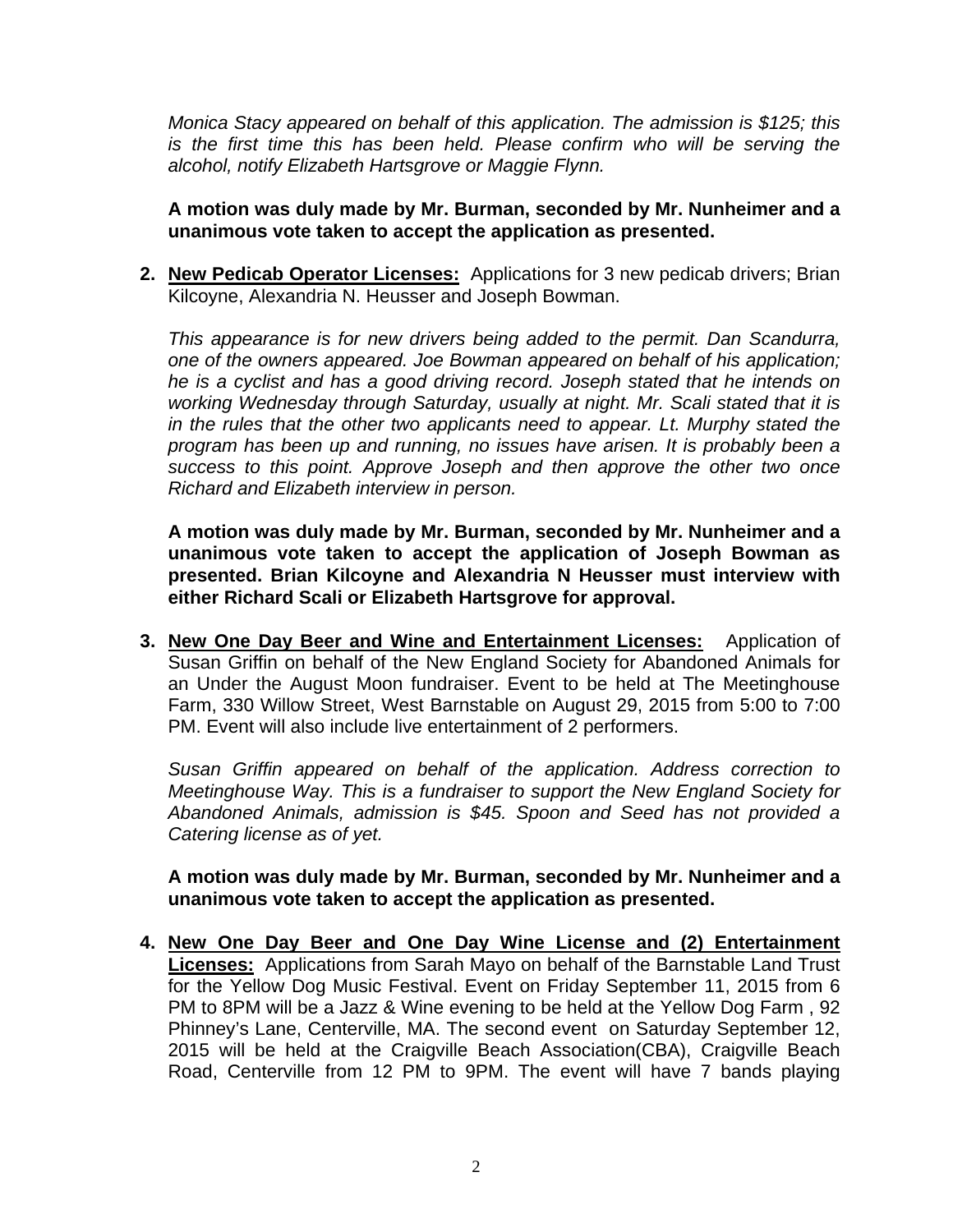throughout the day. Beer will be provided by Cape Cod Beer and Food served by Pain D'Avignon.

*Pam Danforth appeared on behalf of the application. The event on Friday night*  has been canceled. In the event of rain the event will be at the Tabernacle; *parking plan remains the same. Mr. Scali reiterated about the noise issue. Ms. Danforth stated that they will notify all residents about the 7 bands. Speakers will be turned the other way as to help deflect the noise.* 

**A motion was duly made by Mr. Burman, seconded by Mr. Nunheimer and a unanimous vote taken to accept the application as presented.**

## **5. Consent Agenda:**

**A motion was duly made by Mr. Burman, seconded by Mr. Nunheimer and a unanimous vote taken to accept the Consent Agenda as presented.** 

## **Public Hearings:**

**1. Change of Manager on Annual All Alcohol Common Victualler License:** Application of GMRI, Inc. d/b/a The Olive Garden, 1095 Iyannough Rd., Hyannis on their Annual All Alcohol Common Victualler License, for a Change of Manager from Traci Kempaner to Nicole Lopes.

*Nicole Lopes appeared on behalf of this application. Worked for 9 years at the Olive Garden and am making the move to the Hyannis location.* 

**A motion was duly made by Mr. Burman, seconded by Mr. Nunheimer and a unanimous vote taken to accept the application as presented.**

**2. New Annual Common Victualler License:** Application of Gracie Fitness Hyannis LLC., d/b/a Gracie Fitness, 92 Barnstable Road, Hyannis, Juliano Coutinho, Manager, for a New Annual Common Victualler License, to be operated 9:00 am to 10:00 pm, daily. Interior seating of 12 patrons at juice bar and tables as approved by the Building Commissioner.

*Juliano Coutinho appeared as the owner. Protein shakes and smoothies for the members of the school.* 

**A motion was duly made by Mr. Burman, seconded by Mr. Nunheimer and a unanimous vote taken to accept the application as presented.**

**3. Amendment of Annual Common Victualler License:** Application of Little Sandwich Shop Inc, d/b/a Little Sandwich Shop, 223 Stevens St., Hyannis, Dean Walton, Manager, for an amendment to an existing Annual Common Victualler License to a different location. The new location address is: 428 Main Street,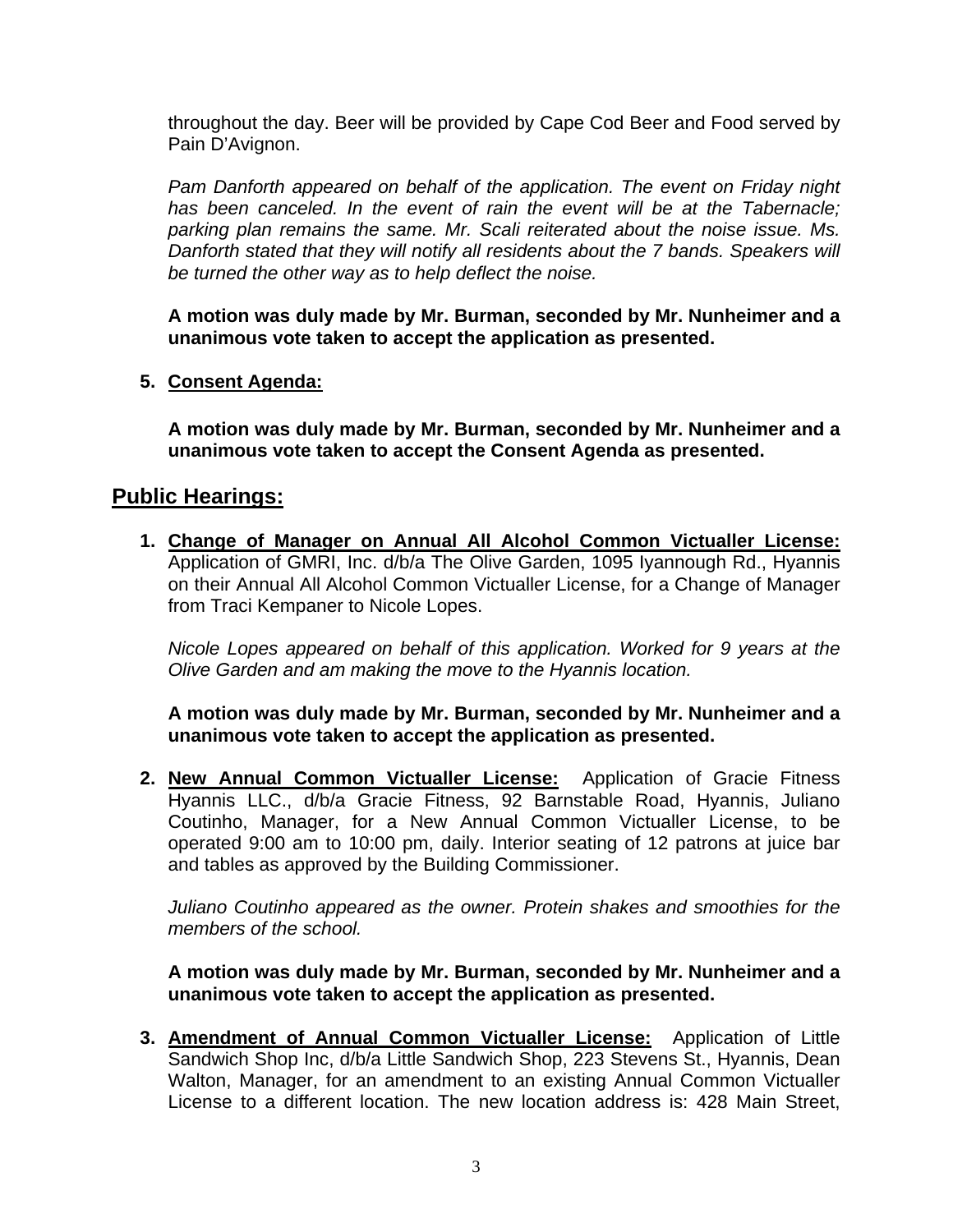Hyannis. Seating in the new location will be 50 interior with 6 employees all approved by the Building Commissioner on 7/6/2015. Hours of operation are 8:00 AM to 8:00 PM; Daily.

*Dean Walton appeared on behalf of the application. The new location was formerly Sullivan's religious store. The current shop has been located at Steven's Street for 7 years.* 

**A motion was duly made by Mr. Burman, seconded by Mr. Nunheimer and a unanimous vote taken to accept the application as presented.**

**4. Change of Manager on Annual All Alcohol Package Store License and Pledge of License:** Application of Osterville Market Partners, Inc d/b/a Fancy's Market, 699 Main Street, Osterville, on their Annual All Alcohol Package Store License, for a Change of Manager from Frank J. Falcone to Jeffrey R. Lindsey. Application for a pledge of license to Bank of Cape Cod.

*Jeffrey Lindsey appeared on behalf of the application. He stated he has been at the store since March 27th since h purchased the location. Mr. Scali asked about the status of Mr. Falcone, not an owner, he did manage. It was time to remove him. You have read the rules and know to attend the meetings in May. Mr. Lindsey responded that he did not know about the meetings. The liquor license was to be pledged in March, the Bank did defer until this time. There has been no change, no new financing.* 

**A motion was duly made by Mr. Burman, seconded by Mr. Nunheimer and a unanimous vote taken to accept the application as presented.**

**5. Change of Corporate Name and DBA for an Annual Wine and Malt Retail Package Store:** Application of Hess Mart Of Massachusetts, LLC, d/b/a Hess #21243, 50 Ocean Street, Hyannis, MA, Mark Barbi, Manager, for a Change of Corporate Name and DBA from Hess Mart of Massachusetts, LLC d/b/a Hess #21243 to Speedway of Massachusetts, LLC d/b/a Speedway.

*Mark Barbi appeared on behalf of this application. Mr. Scali stated that this is the only Hess that is changing. There have been some issues with Weights and Measures, the signs need to be updated. There have been some complaints about displays outside; we do not have any outside displays. Please remind Mr. Upton.* 

**A motion was duly made by Mr. Burman, seconded by Mr. Nunheimer and a unanimous vote taken to accept the application as presented.**

**6. Change of Manger on Annual All Alcohol General on Premise License:** Application of New Sedgewick, Inc. d/b/a Puff the Magic, 649 Main St., Hyannis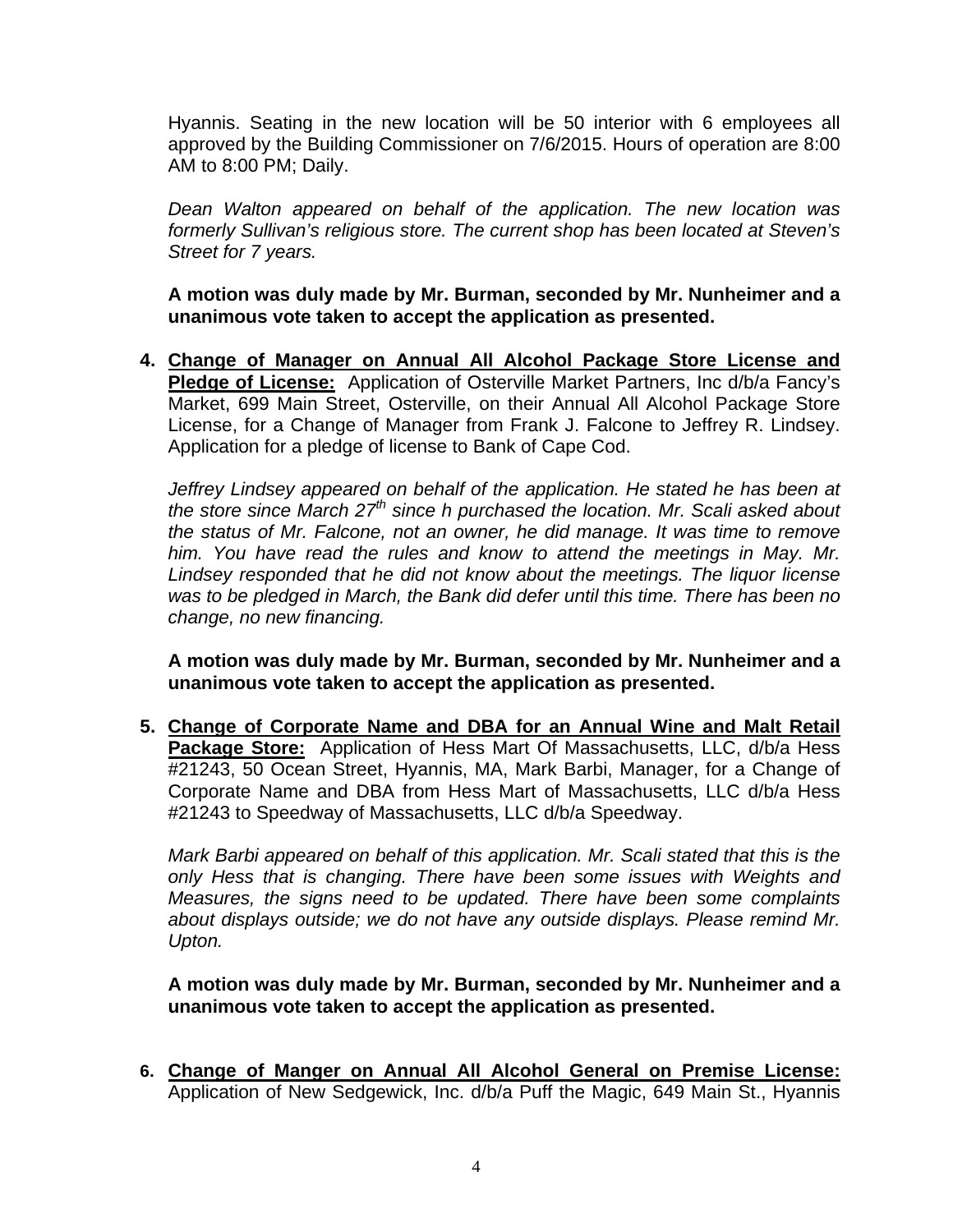on their Annual All Alcohol General on Premise License, for a Change of Manager from David M. Wood to James Spindler.

*Attorney Mark Boudreau and Jim Spindler appeared on behalf of the application. Mr. Spindler has been one of the managers for a year.* 

## **A motion was duly made by Mr. Burman, seconded by Mr. Nunheimer and a unanimous vote taken to accept the application as presented.**

**7. Amendment of Annual Common Victualler License:** Application of Cape Cod Enterprises LLC, d/b/a Dunkin' Donuts, 3823 Falmouth Rd. Marstons Mills, Donna Snarsky, Manager, for an amendment to an existing Annual Common Victualler License to a different location; purchased building located at the same address. The new location address is the same: 3823 Falmouth Rd., Marstons Mills. Seating in the new location will be 15 interior inclusive of 1 handicap with 15 employees all approved by the Building Commissioner on 7/16/2015. No exterior seating.Hours of operation are 5:00 AM to Midnight; Daily.

John O'Connor appeared on behalf of this application. Now there will be a drive *through at the location. Mr. Scali is the drive through in place, has it been through site plan? All permits are in place. Three different organizations have Dunkin Donuts on Cape Cod.* 

**A motion was duly made by Mr. Burman, seconded by Mr. Nunheimer and a unanimous vote taken to accept the application as presented.**

**8. New Annual Common Victualler License:** Application of GCMB Enterprises Inc., d/b/a Tropical Smoothie Cafe, 489 Bearses Way, Hyannis, Ana and Gil DeSousa, Managers, for a New Annual Common Victualler License, to be operated 7:00 am to 10:00 pm, daily. Total seating of 71. Interior seating of 55 patrons at smoothie bar, common table, dining area and wifi rooms. Outside seating of 16 with 8 employees as approved by the Building Commissioner on July 23, 2015.

*Ana and Gil DeSousa appeared on behalf of the application*.

**A motion was duly made by Mr. Burman, seconded by Mr. Nunheimer and a unanimous vote taken to accept the application as presented.**

# **Show Cause Hearings :**

**1. Show Cause Hearing for the Nor'Easter Restaurant:** The Barnstable Police Department has requested a Show Cause Hearing before the Licensing Authority to consider suspension, modification or revocation of the Annual All Alcohol Common Victualler and Entertainment licenses for G.E.L.S., LLC d/b/a The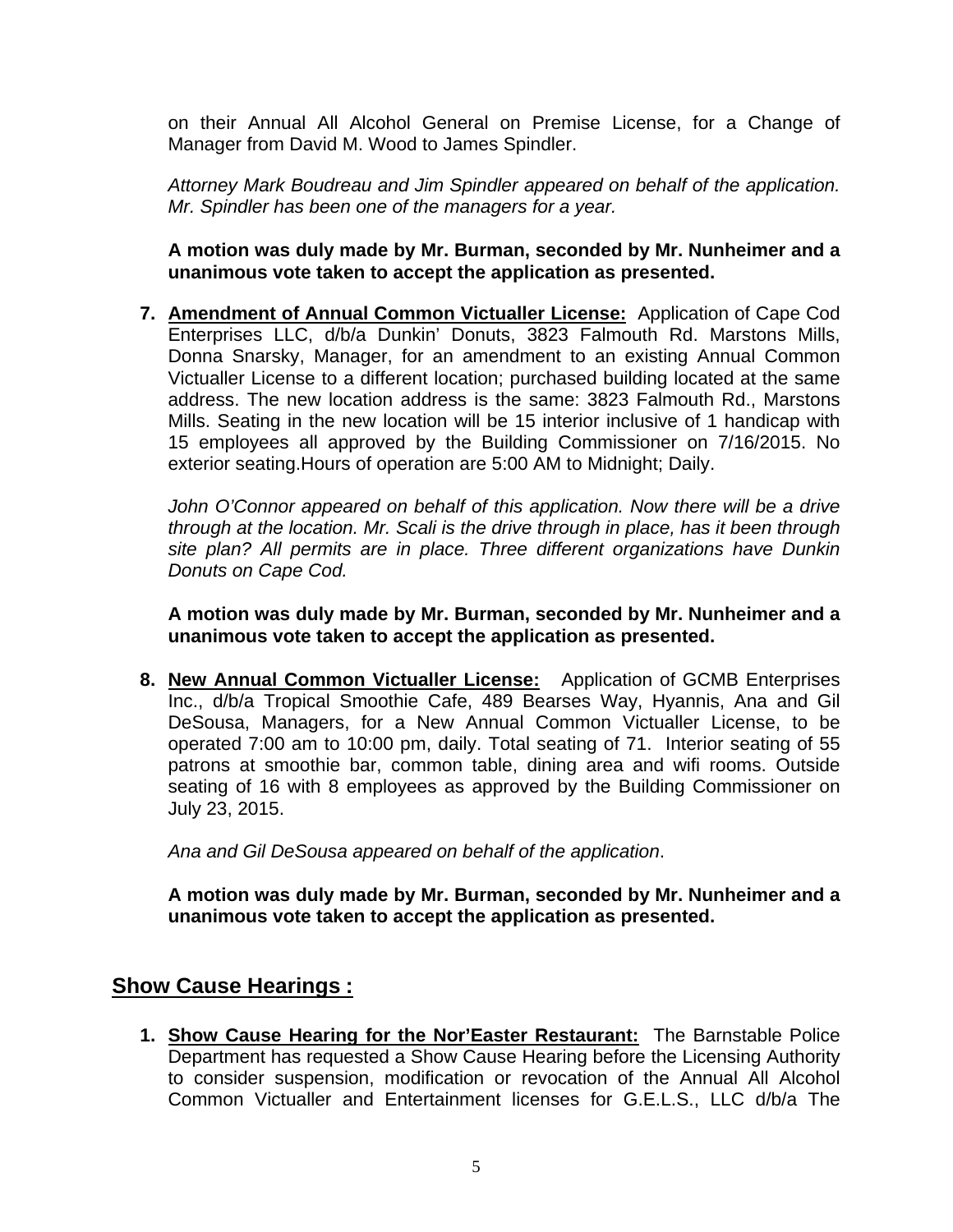Nor'easter, 20 Scudder Avenue, Hyannis, Andrew J. Glassman, Mgr., due to the following violation of the Town of Barnstable, MA Code: **501-8A. Environs of licensed premise** - Licensee failed to appear to mandatory alcohol licensing meeting on June 25, 2015 offered by the Barnstable Police Department.

*Officer Maher held a meeting on June 25, 2015 and they failed to attend. Andrew Glassman appeared on behalf. A mistake was made, misplaced the letter. Officer Maher recommended a two day suspension held in abeyance for one year.* 

**A motion was duly made by Mr. Burman, seconded by Mr. Nunheimer and a unanimous vote taken for FINDINGS: To move that the Licensing Authority determine violation of Section § 501-8A of the Barnstable Licensing Authority Rules and Regulations was found;** 

**A second motion was duly made by Mr. Burman, seconded by Mr. Nunheimer and a unanimous vote taken for VERDICT: To move that the Licensing Authority find The Nor'Easter at 20 Scudder Ave, Hyannis guilty in violating Section § 501-8A of the Barnstable Licensing Authority Rules and Regulations;** 

**A third motion was duly made by Mr. Burman, seconded by Mr. Nunheimer and a unanimous vote taken for ACTION: To move that the Licensing Authority suspend the Annual All Alcohol Common Victualler, Common Victualler and Entertainment licenses for 2 days but held in abeyance for one year.** 

**2. Show Cause Hearing for the Eclectic Cafe:** The Barnstable Police Department and the Licensing Division have requested a Show Cause Hearing before the Licensing Authority to consider suspension, modification or revocation of the Annual All Alcohol Common Victualer and Entertainment licenses be called for Robin's Nest Grill Inc., d/b/a Eclectic Cafe, Edward Rosario, Manager, 606 Main Street, Hyannis for the following violations of the Town of Barnstable, MA Code: **501-8A. Environs of licensed premise** - Licensee failed to appear to mandatory alcohol licensing meeting on April 29 and June 25, 2015 offered by the Barnstable Police Department. (Same violation occurred in 2014 resulting action taken through Show Cause) **501-14A1. Other causes for revocation, suspension, and modification**. Violation by the licensee of any provision of the relevant General Laws of the Commonwealth or the relevant Ordinances of the Town of Barnstable; failure to submit MA Department of Revenue Certificate of Good Standing for new officers/directors application approved by the Licensing Authority on September 29, 2014.

*David Lawler and Edward Rosario appeared. Officer Maher held a meeting on 4/29; Mr. Rosario did not attend that meeting. Follow-up on the 25th of June, he*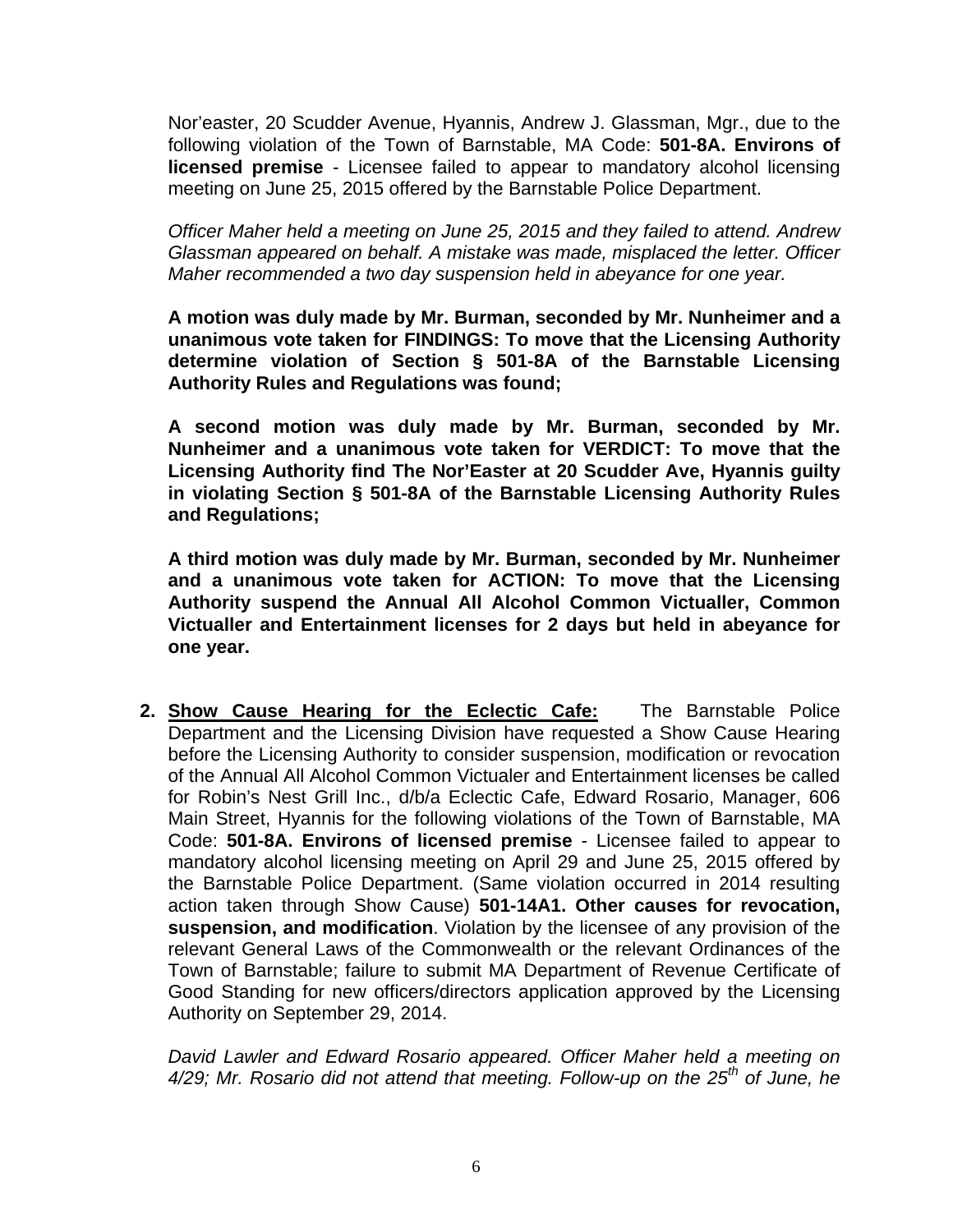*did not appear. Change of Director/Officers application is being held up at the ABCC for a year.* 

*Attorney Lawler stated that there are not any violations at the restaurant. Mr. Rosario is involved in another business. He is not disrespecting the board or Licensing Division. Fine dining, clean well run establishment. He is working diligently to obtain the certificate of good standing. Mr. Rosario has an accountant. A meeting is scheduled on the 18th of August. The time frame has been a year. Mr. Scali stated that we have had a number of conversations about meetings.* 

*Officer Maher stated that there was violation last year, exactly what we are here for today. Mr. Burman inquired about the previous suspension.* 

*501-8a Officer Maher in two separate years Mr. Rosario was too busy to attend meetings, especially having 2 days held in abeyance along with missing this April's meeting, strikes as a complete irresponsibility. Officer Maher recommends a five day suspension, 2 days to be served forthwith and 3 days to be held in abeyance. Have the two days in abeyance be served after the 14th of September for 501-14A1.* 

*Attorney Lawler stated the punishment is Draconian. These recommendations are over the top.* 

*Lt. Murphy advised that he needs definition of Draconian. These meetings are not Draconian. This business was given a 2 day suspension held for 1 year but he is now in front of us for the same violation. Over 150 people attended these meetings and have the same responsibilities as Mr. Rosario. This was not done out of a sense of arrogance, they have built a foundation and partnership between the Police department and the businesses. Attorney Lawler stated that the punishment is too harsh. The penalty needs to fit the violation. When your client received the 2 days in abeyance, was there any comment that this was too harsh. He was not represented by me at this time.* 

*Officer Maher in 2014 the licensee was given 3 notifications. Conversations were held. The 2 days have to be served since he has been found guilty. The meetings are held every year and do have new information provided.* 

*Officer Maher requested as a concession be served in August.* 

*Mr. Hoxie stated to serve 2 days in September and 2 days to be held for 1 year. This will not be appealed. Lt Murphy stated that the Police Department tries to build some good.* 

**A motion was duly made by Mr. Burman, seconded by Mr. Nunheimer and a unanimous vote taken for FINDINGS: To move that the Licensing Authority determine violation of Section § 501-8A and § 501-14A1 of the Barnstable Licensing Authority Rules and Regulations was found;** 

**A second motion was duly made by Mr. Burman, seconded by Mr. Nunheimer and a unanimous vote taken for VERDICT: To move that the Licensing Authority find The Eclectic Café at 606 Main Street, Hyannis**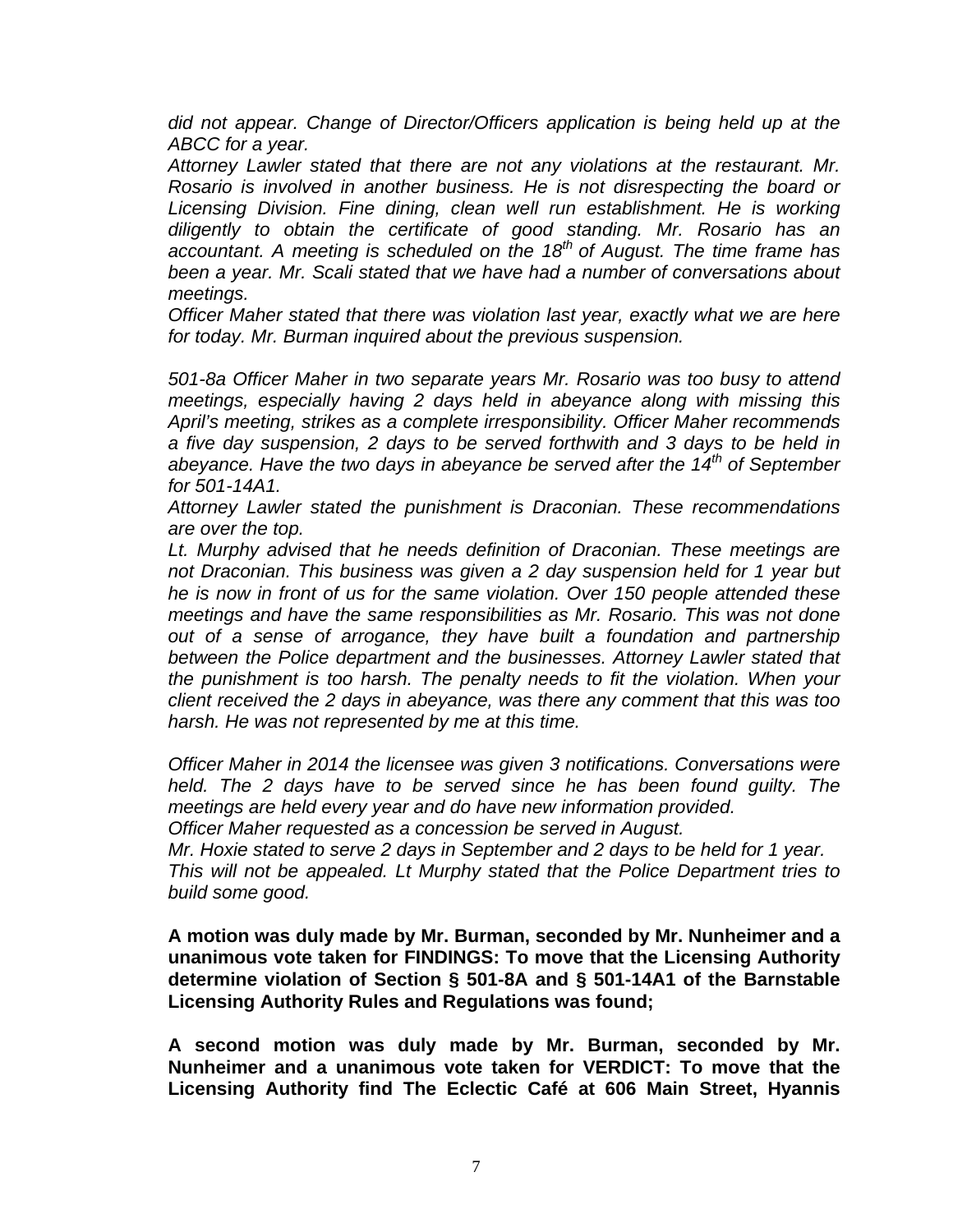**guilty in violating Section § 501-8A and § 501-14A1 of the Barnstable Licensing Authority Rules and Regulations;** 

**A third motion was duly made by Mr. Burman, seconded by Mr. Nunheimer and a unanimous vote taken for ACTION: To move that the Licensing Authority suspend the Seasonal All Alcohol Common Victualler License; serve a 2 day suspension on September 14 and 15, 2015, have 2 days held in abeyance for one year and require applicant to re-file an application to change the corporate officers and ownership.** 

**3. Show Cause Hearing for the International Inn:** The Barnstable Licensing Authority will hold a Show Cause Hearing for the International Inn Bar & Grill d.b.a. International Inn, 662 Main Street, Hyannis, MA, Ravi Ahuja, Mgr., for violation of Code of the Town of Barnstable, Massachusetts, §501-14A1, Other causes for revocation, suspension and modification due to various Health Code violations found during an on-site inspection conducted on July 16, 2015 resulting in the closure of the operation.

*Attorney David Lawler was just hired the past weekend to represent the International Inn.* 

*Elizabeth Hartsgrove stated this is in line with Regulatory Services if there are violations we will call the Licensees in through Show Cause hearing. The Inn was closed on July 16th, two weeks later, still closed; a letter was sent that the Innholders license needs to be active with a food service permit. Today's violations can be taken into consideration if they are similar.* 

*Donna Moirandi, Barnstable Health Inspector closed the Inn July 16th due to critical violations. Five violations, reopened on August 5th with a condition of 1 serve safe person on site. They had 8 critical violations, they are closed. Mr. Scali asked about the pool, they can reopen but they have no lifeguard. The pool is very dark green, needs to be pumped down. The indoor pool is not open or licensed; Fire department ordered them to empty. The pool will be drained and winterized this week. Serve safe, rodent issues, no lo temp log, no dishwasher on site, insects, no wiping cloths, refrigeration temps at 50 plus degrees need to be 41 or below. Pool is closed, no food and no alcohol service.* 

*Ahmed Mahmood spoke in favor of the Inn. He does have a serve safe certificate and was there at the time. The chef quit today. Mr. Mahmood owns top Notch Metals and has been hired by the International Inn. Last night the refrigerator was 43 degrees. Mr. Scali asked if Mr. Mahmood is the new manager, no. Mr. Nunheimer asked Mr. Mahmood if he spends time in the kitchen. We have an oral contract. Mr. Scali reiterated that he is hired to fix everything, not in the kitchen every day overseeing food. Mr. Scali asked how many mangers have you gone through Mr. Banta; 3. Mr. Banta was going on vacation; Jon quit 15 minutes before I was set to leave. Savi has been here since. Mr. Scali has stated there has been a lot of turnover.*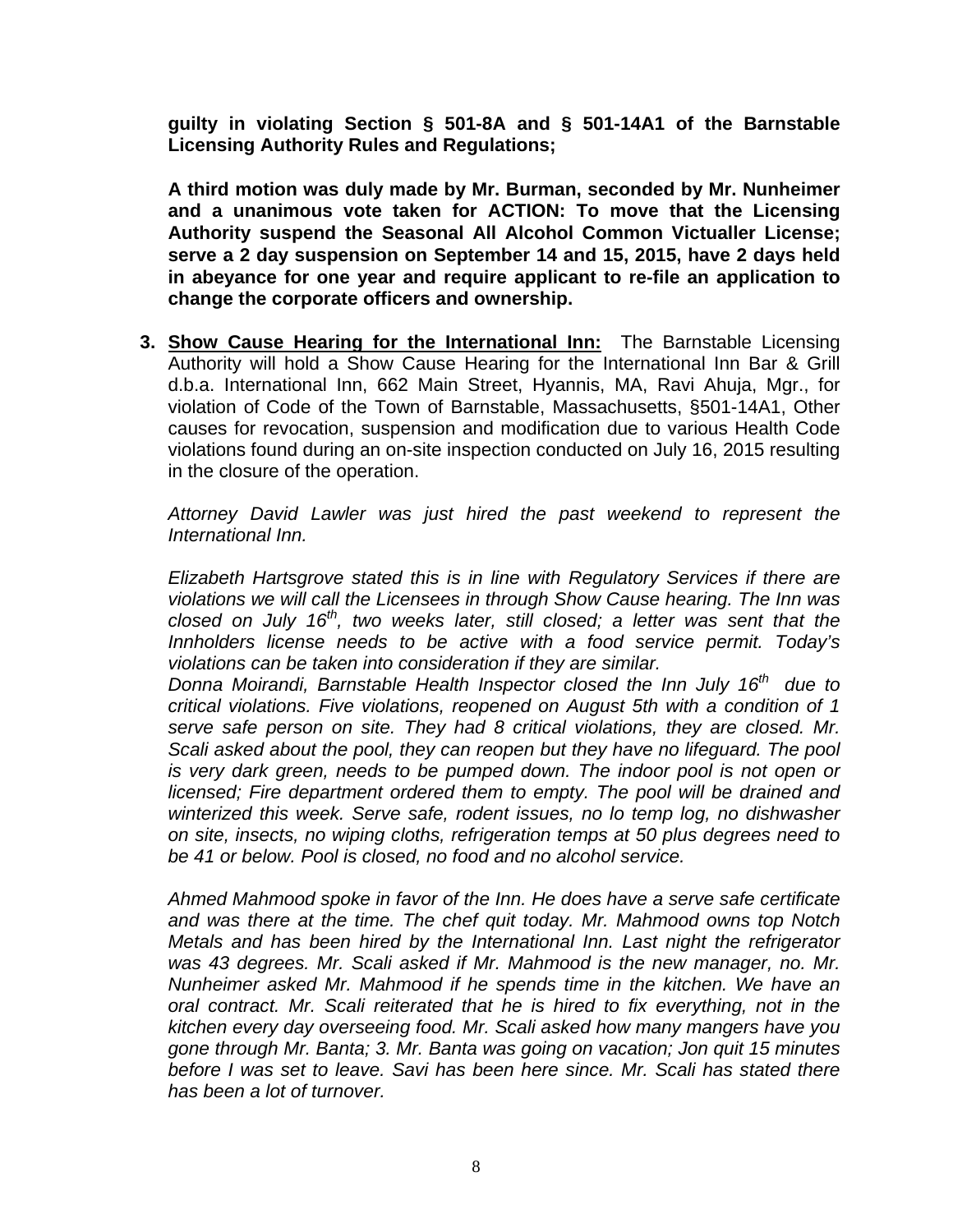*This is an All Alcohol Innholder license. Mr. Burman states that this is a key property on Main Street. These complaints are embarrassing. Attorney Nunheimer suggests continuing this hearing until after the Board of Health Meeting.* 

*On March 10 the BOH did find critical issues, unannounced inspections were required, one of these inspections was conducted on July 16<sup>th</sup>.* 

*Mr. Banta requested that a tour be done of the property for all the improvements that are being done. Mr. Scali stated that you have been working on this for 2 years. The Commissioners need to act as a public safety matter. What are you offering, this is an immediate action. If you choose to revoke; Mr. Banta will need to relocate all individuals. These individuals have no food, drink or pool. If we revoke they cannot reapply for another year. Mr. Hoxie stated that we need to take some action.* 

**A motion was duly made by Mr. Burman, seconded by Mr. Nunheimer and a unanimous vote taken for FINDINGS: To move that the Licensing Authority determine violation of Section § 501-14A1 of the Barnstable Licensing Authority Rules and Regulations was found;** 

**A second motion was duly made by Mr. Burman, seconded by Mr. Nunheimer and a unanimous vote taken for VERDICT: To move that the Licensing Authority find The International Inn at 6662 Main Street, Hyannis guilty in violating Section § 501-14A1 of the Barnstable Licensing Authority Rules and Regulations;** 

**A third motion was duly made by Mr. Burman, seconded by Mr. Nunheimer and a unanimous vote taken for ACTION: To move that the Licensing Authority suspend the Annual All Alcohol Innholder and Entertainment Licenses, until September 21, 2015 at which time the Licensing Authority will re-evaluate the management of the establishment.**

**4. Show Cause Hearing for Scotties Famous Pizza:** The Barnstable Licensing Authority will hold a Show Cause Hearing for MacFraga, Inc., d.b.a. Scottie's Famous Pizza, 11 Ridgewood Avenue, Hyannis, MA, Alex MacDonald, Mgr., for violations of the Code of the Town of Barnstable, Massachusetts §**501-14A1** Other causes for revocation, suspension and modification due to a number of Health violations, as cited in the Public Health Division Food Establishment Inspection Report dated July 9, 2015, and violations of Chapter 240 – 61H Prohibited Signs; A-Frame sign, portable sign, occurring on July 10 and July 13, 2015 as reported warnings and citations issued by the Barnstable Zoning Enforcement Officer.

*Elizabeth Hartsgrove and Donna Morandi are presenting a combination of different violations for both Health and Zoning. Robin Anderson, the zoning*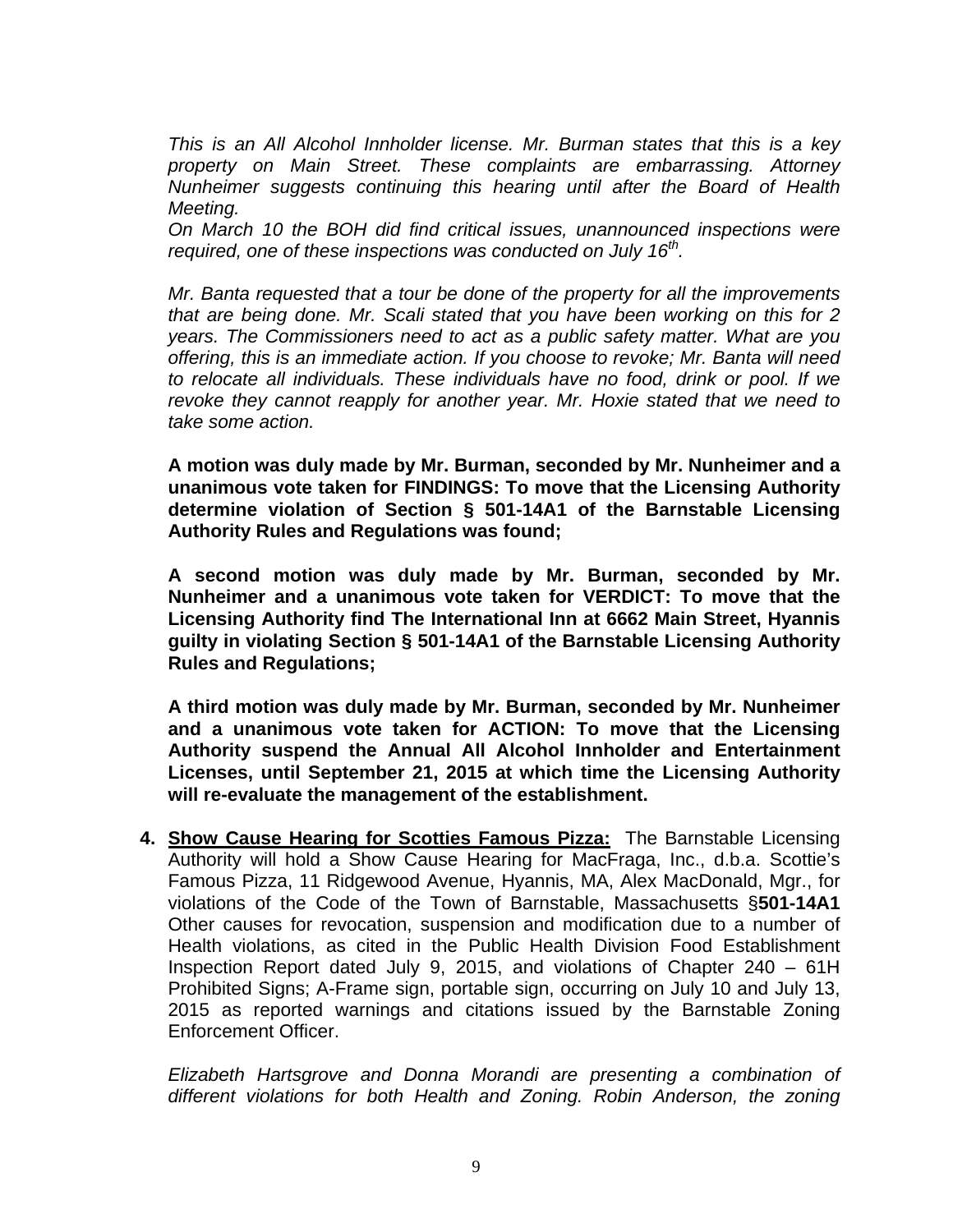*enforcement officer is not here, a warning on an A frame sign was given, then 2 violations for the same sign. The Health department found violations on July 9. A routine inspection on July 8 not corrected on July 9 but was corrected on July 10th.* 

*Attorney Lawler stated that his client has been issued 2 tickets which they will*  pay. Why are these violations coming before this Board? This is a very disturbing *trend. These issues have been dealt with by a prior board. This is a very slippery slope. Mr. Hoxie stated that this points out the awesome responsibility of the licensee. We are the only Board that can take issue with a license. The health violations were not brought before the Board of Health. This is to demonstrate a pattern of management. Mr. Scali stated that he and Elizabeth Hartsgrove did meet with the licensees; it was a good meeting; they are headed in the right direction.* 

**A motion was duly made by Mr. Burman, seconded by Mr. Nunheimer and a unanimous vote taken for FINDINGS: To move that the Licensing Authority determine violation of Section § 501-14A1 of the Barnstable Licensing Authority Rules and Regulations was found;** 

**A second motion was duly made by Mr. Burman, seconded by Mr. Nunheimer and a unanimous vote taken for VERDICT: To move that the Licensing Authority find Scottie's Famous Pizza at 11 Ridgewood Ave., Hyannis guilty in violating Section § 501-14A1 of the Barnstable Licensing Authority Rules and Regulations;** 

**A third motion was duly made by Mr. Burman, seconded by Mr. Nunheimer and a unanimous vote taken for ACTION: To move that the Licensing Authority place a letter in the file regarding violations to section § 501- 14A1.** 

**5. Show Cause Hearing for Beechtree Cantina:** The Barnstable Licensing Authority will hold a Show Cause Hearing for Beech Tree Cantina, LLC., d.b.a. Beech Tree Cantina, 599 Main Street, Hyannis, MA, Jared Pane, Mgr., for violations of the Code of the Town of Barnstable, Massachusetts:

**Section § 501-4A. Hours of Operation.** (1 count - allowing non-employees on property after the 30-min limit upon closing);

**Section § 501-4B. Hours of Operation.** (1 count – on premise after hours while not actively engaged in cleaning, making emergency repairs or providing security to premise);

**Section § 501-5B. Physical Premises.** (1 count – additional walk-in Cooler installed in rear without approval from Licensing Authority);

**Section § 501-7R. Alcoholic Beverages Sales and Laws.** (1 count – allowing glasses and bottles to remain on bar after the 15 min. requirement to remove them);

**Section § 501-7T. Alcoholic Beverages Sales and Laws.** (1 count –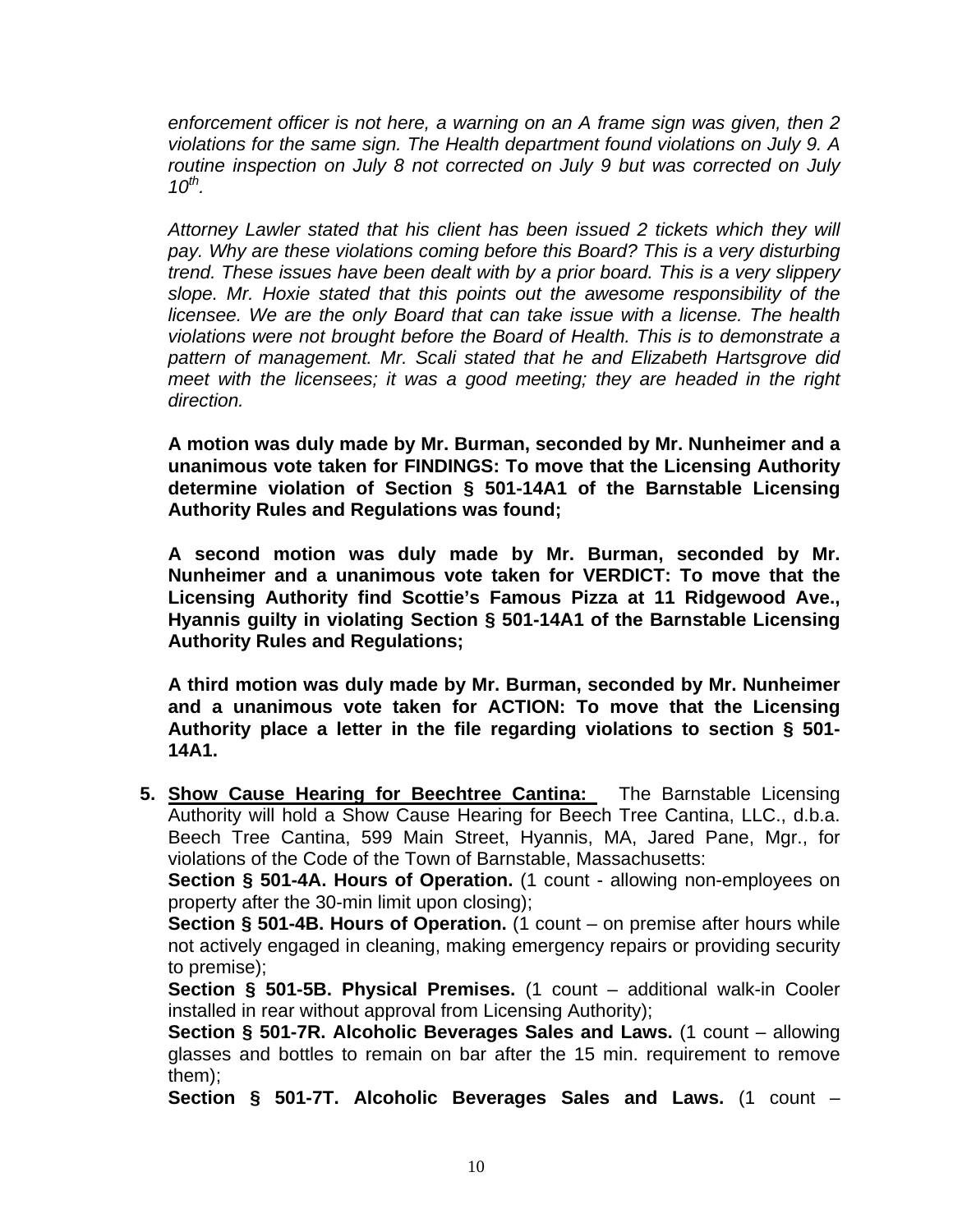employees must be off premise 60 minutes after closing except as allowed by law);

**Section § 501-8A. Environs of licenses premises.** (1 count – failing to follow the rules and regulations of the town as described);

**Section § 501-9C. Hours of Operation.** (1 count – not having a current employee list available);

**Section § 501-10D. Entertainment at premise which serves food or beverage to be consumed on the premises.** (1 count – allowing a television to be utilized after the time allowed on the establishment's entertainment license);

**501-14A1. Other causes for revocation, suspension, and modification**. (cited Public Health Division critical and non-critical violations and recurrence of violations at establishment on December 16, 2014, May 27, June 4, 10, 2015)

*Officer Maher stated that on July 4, 2015 at 2:15 AM Sgt. John York drove down the Alley at Beech Tree. Officer Maher reviewed the police report. There was no work being done at that time. Mr. Pane was not able to provide the names of his employees.* 

*Mr. Jared Pane stated this was on the first night of summer, busiest night as of yet for the season. This has never occurred before; it was the cooks and chef. It was later than usual. Mr. Pane stated he was locked inside doing the drawer. They were waiting for me to close the bar.* 

*Health violations on July 7th, they were given a 2 year probation period. A one*  day closure was given for the last inspection. On August 6<sup>th</sup> everything was good. *The Health Department is mandated by law to check 2 times per year. Mr. Scali asked are the bathrooms reopened, refrigeration issues resolved; yes. There is a Restaurant Consultant doing training.* 

*Officer Maher's Recommendation is 4 day suspension with one day to be served on September 14, 2015 and 3 days to be held for 1 year. Section* § 501-5B is to be redacted from Show Cause consideration.

**A motion was duly made by Mr. Burman, seconded by Mr. Nunheimer and a unanimous vote taken for FINDINGS: To move that the Licensing Authority determine violation of Section § 501-4A, § 501-4B, Section § 501-7R, Section § 501-7T Section, Section § 501-8A, Section § 501-9C, Section § 501-10D and § 501-14A1 of the Barnstable Licensing Authority Rules and Regulations was found;** 

**A second motion was duly made by Mr. Burman, seconded by Mr. Nunheimer and a unanimous vote taken for VERDICT: To move that the Licensing Authority determine violation of Section § 501-4A, § 501-4B, Section § 501-7R, Section § 501-7T Section, Section § 501-8A, Section §**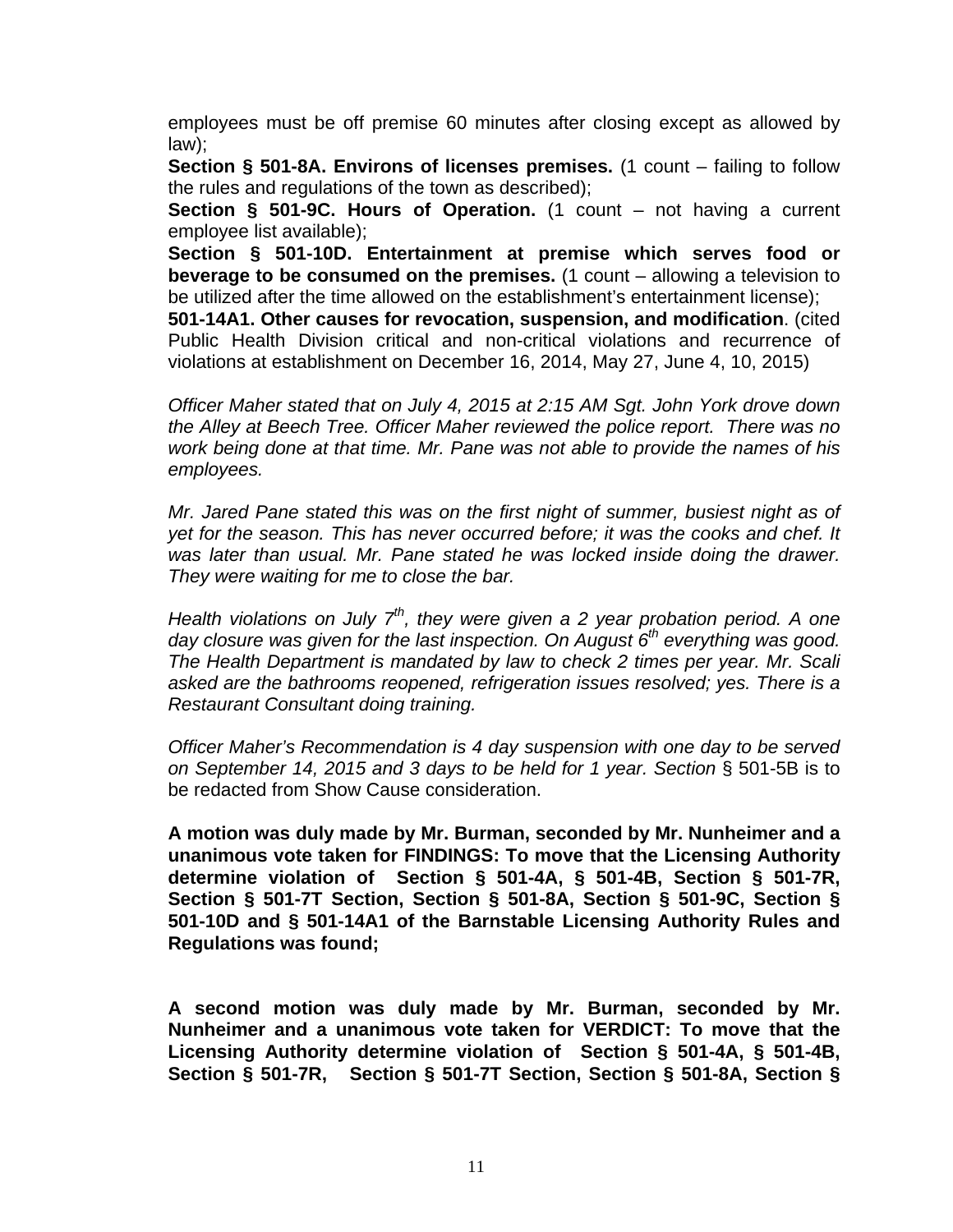**501-9C, Section § 501-10D and § 501-14A1 of the Barnstable Licensing Authority Rules and Regulations was found;** 

**A third motion was duly made by Mr. Burman, seconded by Mr. Nunheimer and a unanimous vote taken for ACTION: To move that the Licensing Authority suspend the Annual All Alcohol Common Victualler License, the Common Victualler and the Entertainment Licenses for four days: of which you will serve a one day suspension on September 14, 2015 and have a three day suspension held in abeyance for one year.** 

# **Licensing Division Updates:**

- **1. Licensing Department updates** Renewal process is starting.
- **2. Police Department updates** Consumer Affairs Officer is moving forward. Thank you to Steve Maher or all his dedicated service.

Release of Executive Session Minutes, if any (0).And any other new business to come before the Licensing Authority.

**Matters not reasonably anticipated by the Chair** 

**The list of matters, are those reasonably anticipated by the president/chair, which may be discussed at the meeting. Not all items listed may in fact be discussed and other items not listed may in fact be discussed and other items not listed may also be brought up for discussion to the extent permitted by law. It is possible that if it so votes, the sub-committee may go into executive session. For your information the section of the M.G.L. that pertains to postings of meetings is as follows: Except in an emergency, in addition to any notice otherwise required by law, a public body shall post notice of every meeting at least 48 hours prior to such meeting, excluding Saturdays, Sundays and legal holidays. In an emergency, a public body shall post notice as soon as reasonably possible prior to such meeting. Notice shall be printed in a legible, easily understandable format and shall contain: the date, time and place of such meeting and a listing of topics that the chair reasonably anticipates will be discussed at the meeting. Meetings of a local public body, notice shall be filed with the municipal clerk, and posted in a manner conspicuously visible to the public at all hours in or on the municipal building in which the clerk's office is located.** 

The meeting was adjourned at 11:55

Respectfully submitted,

\_\_\_\_\_\_\_\_\_\_\_\_\_\_\_\_\_\_\_\_\_\_\_\_\_\_\_\_\_\_ \_\_\_\_\_\_\_\_\_\_\_\_\_\_\_\_\_\_\_\_\_\_\_\_\_\_\_\_\_\_\_ Margaret D. Flynn, Recorder Ron Semprini, Clerk